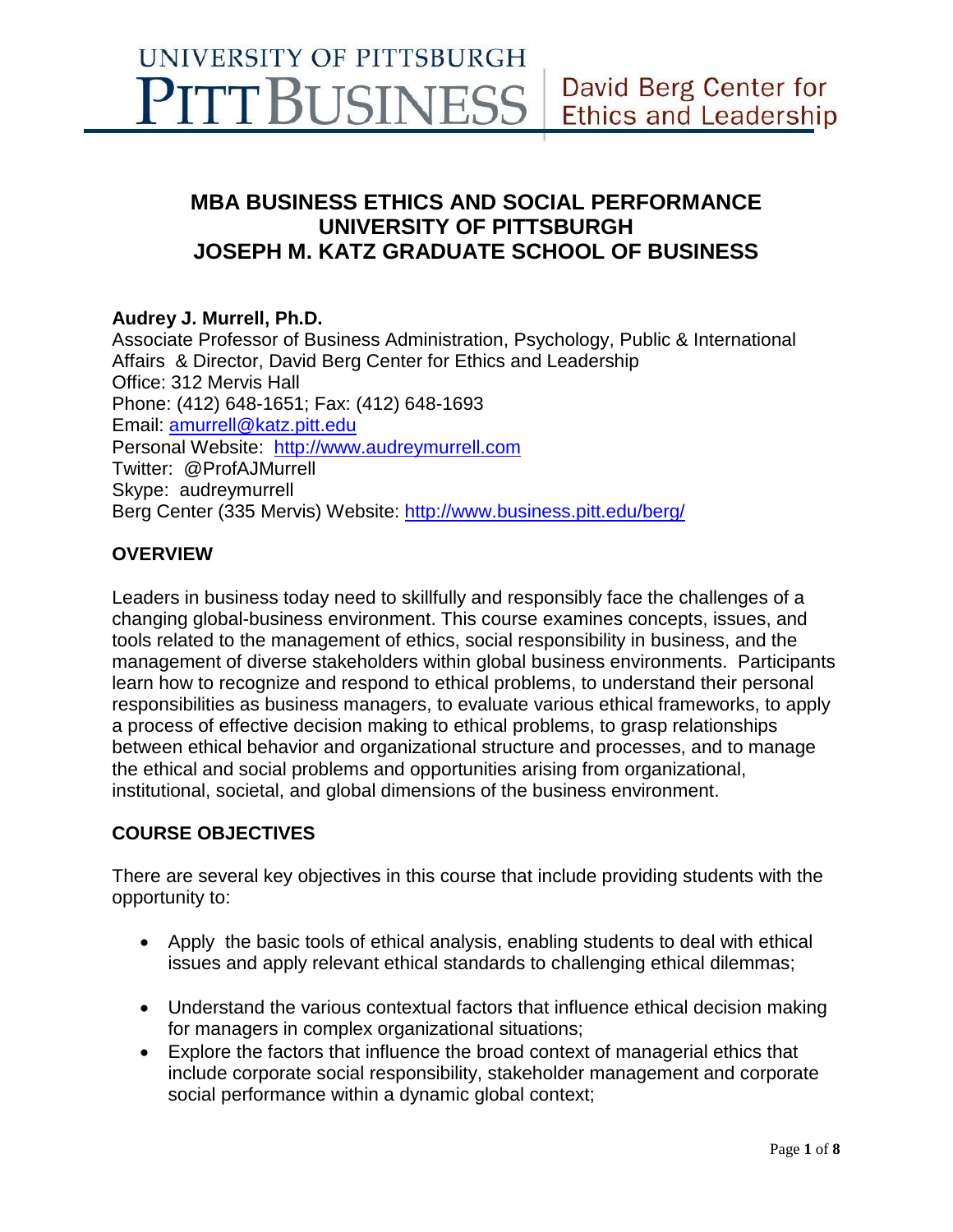• Develop a personal understanding of how to analyses and solve real-world ethical dilemmas that impact managers, employees, peers and key external stakeholders that helps to maximize effectiveness for the organization.

# **COURSE READINGS AND CASE STUDIES**

## **Readings** *(available in course web):*

- Building a Business Case for Ethics *Institute for Corporate Ethics*
- Ethics: A Basic Framework *Harvard Business School Publishing*
- Avoiding Ethics Danger Zones *Institute for Corporate Ethics*
- Ethical Breakdowns *Harvard Business Review*
- Managing Ethics and Legal Compliance: What Works and What Doesn't Work *California Management Review*
- Managing for Organizational Integrity *Harvard Business Review*
- Values in Tension: Ethics Away From Home *Harvard Business Review*
- The Role of Collaboration in Achieving Corporate Social Responsibility Objectives – *California Management Review*
- Corporate Social Responsibility: Doing Well By Doing Good *Business Horizons*
- Learning to Navigate the Rough Seas of Ethics *– Harvard Business Review*
- Business Ethics: A View from the Trenches *California Management Review*
- Role of Global Reporting Initiative and Social Screening of Investing *– Journal of Business Ethics*

**Case Studies** *(available in course web):*

- "World Class Bull" *HBR Case Study and Commentary*
- "An Offer We Can Refuse?" *Berg Center Case Study*
- "Beyond Compliance: Workplace Safety as CSR"–*Berg Center Video Case Study*
- *U.S. Steel in Slovakia – Berg Center Case Study*
- Social Impact Investing at Vidimo Finance *Berg Center Case Study*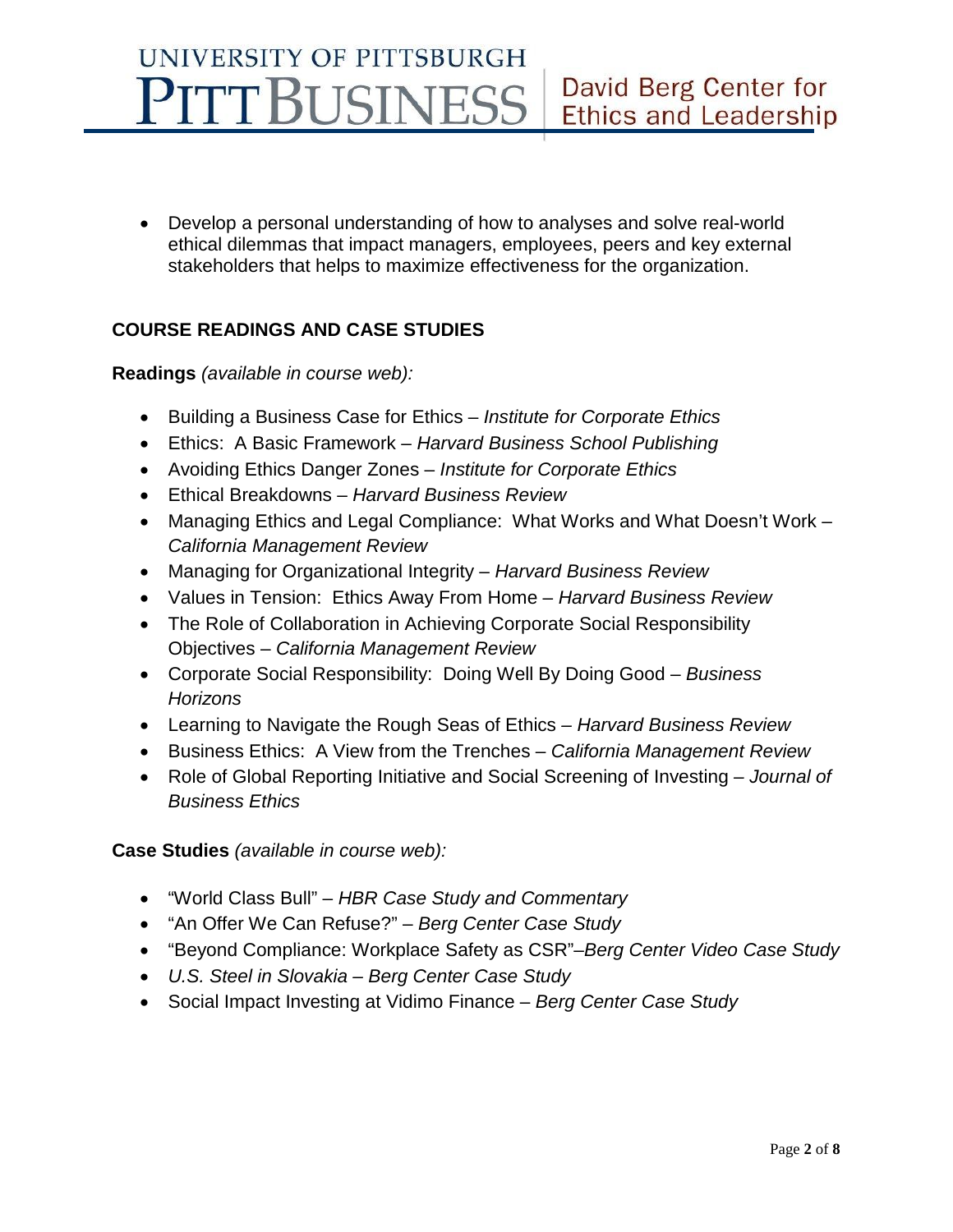# **COURSE REQUIREMENTS**

There are three (3) components that will be used to evaluate your performance in the class:

- 1) **Individual Case Analysis (30%):** Each student will be asked to prepare a 3-5 page case analysis based on the case study as indicated on the course schedule. This is an individual assignment in which you will be asked to apply materials assigned and discussed during our class sessions. Your analysis must integrate the readings, lecture and class discussion materials and also provide both an analysis of the problem along with your recommendations for a solution to the problem(s) identified. The case analysis should be no more than five (5) pages that are typed and doublespaced (excluding tables, figures, attachments, etc.). You must upload all case analysis via courseweb using the assignment tools (upload only Word doc or pdf files). *Cases emailed as an attachment will not be opened or accepted.* Late cases will be assessed a 5 point penalty for each late day (at 5pm per day). The paper is late if posted after due date and time. Your case analysis write up should be uploaded into CourseWeb. Feedback and grading will be provided via the grading rubric in CourseWeb. Details on grading criteria are provided in the course syllabus.
- 2) **Team CSR Reporting Analyses and Presentation (30%):** You will be asked complete a team corporate social responsibility review and analysis within teams of 4-5 students. Keep in mind that this assignment must reflect the combined efforts of all team members. You are to select an organization (excluding BNY Mellon) that issues a formal **CSR Report** and provide a briefing and analysis using concepts, approaches and materials discussed in class. Each team will be asked to provide a 10-minute presentation on their selected CSR company report. The PowerPoint file must given to the instructor prior to the team's presentation. Both the PowerPoint file and team presentation will be evaluated and one grade issued for the entire team. In addition, peer feedback will be collected and included as part of the grade for the team analysis. Instructor grading will count for 90% and peer feedback will count for 10% of the grade for this assignment.
- 3) **Individual Final Examination (40%):** You will be required to complete a final examination that covers all text and lecture materials prior to the exam date. The exam will be a mixed-format exam and will be based on an assigned case study that must be read prior to the final exam. You will be asked to respond to a series of questions that are based on the case material provided. Detailed information along with sample questions will be provided prior to the examination date. Make-up exams are only provided with verified medical or family emergency as approved by the instructor.

## **Make-Up and Attendance Policies**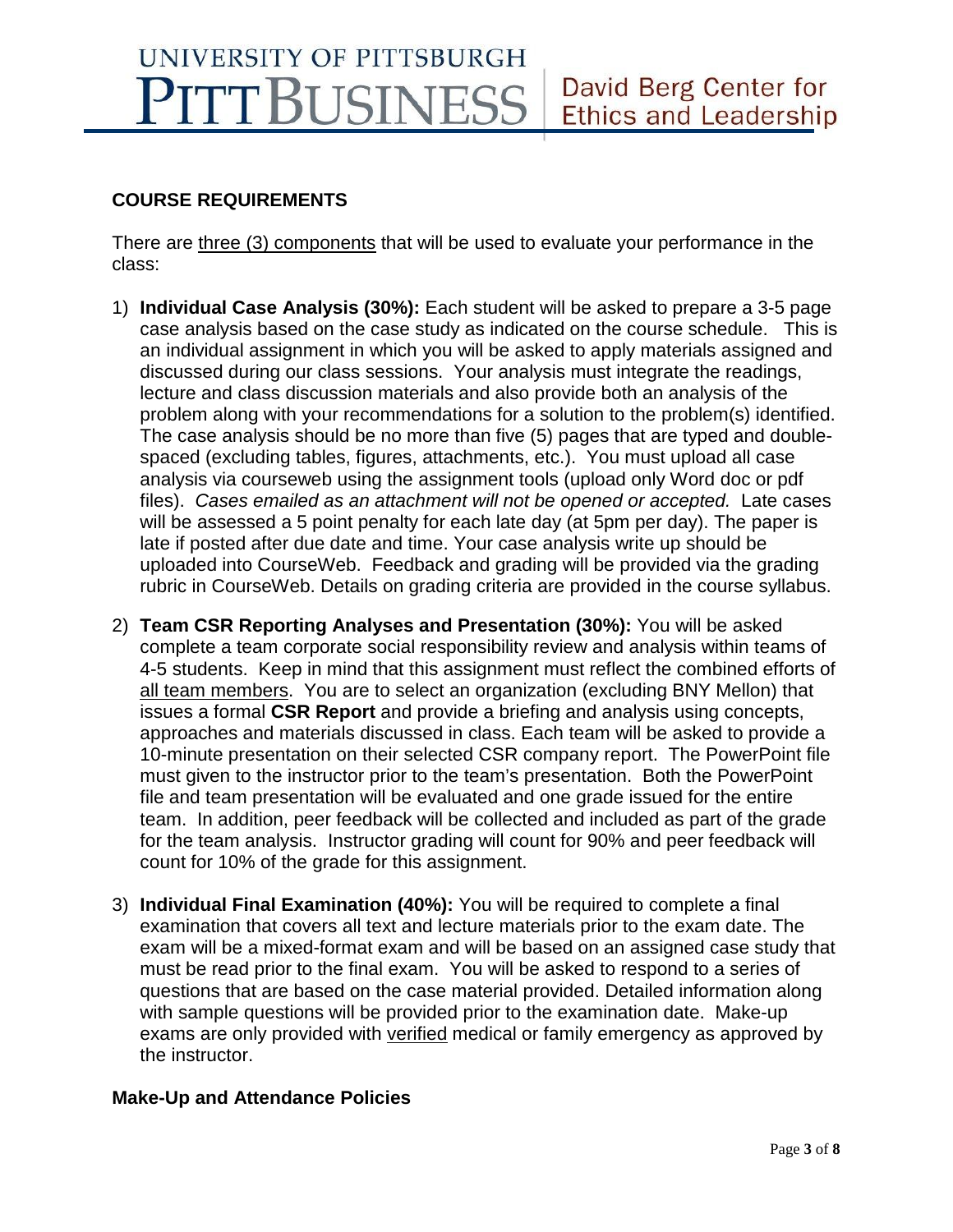Class attendance is a mandatory and graded aspect of this course. Students are required to notify the instructor prior to the scheduled class of any absences. Only absences for personal illness and/or medical emergencies will be considered excused absences. Missing one than one session of this course will require that an either and automatic failure or incomplete grade. Incomplete (I) grades are only given for verified health/medical emergencies only and must be approved by the instructor prior to the final class session.

## **Code of Ethics and Academic Integrity**

Any violation of the Guidelines for Academic Integrity will lead to serious consequences. This includes writing of cases and papers as well as exams. Please make sure you are familiar with these guidelines which can be found at [http://www.studentaffairs.pitt.edu/sacode.](http://www.studentaffairs.pitt.edu/sacode) Also become familiar with the Pitt Promise which can be found at: [http://www.studentaffairs.pitt.edu/conductpromise.](http://www.studentaffairs.pitt.edu/conductpromise) The student code of conduct policy and procedures can be retrieved at: [http://www.studentaffairs.pitt.edu/sites/default/files/PDFsandForms/StudentAffairs/2013](http://www.studentaffairs.pitt.edu/sites/default/files/PDFsandForms/StudentAffairs/2013_Code_of_Conduct.pdf) Code of Conduct.pdf. If you have any uncertainty about what is acceptable collaboration, please check with the instructor.

#### **Important University Resources**

In addition to these policies, there is a tremendous amount of support available within the University of Pittsburgh. These services are made available to students within the following offices:

- **Office of Disability Resources and Services** (DRS) (216 William Pitt Union, 648- 7890). DRS provides a broad range of support and services to assist students, faculty and staff with disabilities. Such disabilities may include visual impairment, auditory impairment, mobility impairment and "hidden" disabilities, such as ADD, AHD and psychological disabilities.
- **Learning Skills Center** (311 William Pitt Union, 648-7920) This office offers a range of services which are designed to help students develop their skills in areas such as math, reading, study skills, time management and test taking.
- **Writing Center** (501 Cathedral of Learning, 624-6556). As a project course, there is a tremendous amount of writing required throughout the term. While the technical aspects of writing re part of the grade, we will not have the opportunity to provide indepth feedback and coaching in this area. However, the university writing center is an invaluable resource. Students can make appointments to work one-on-one with a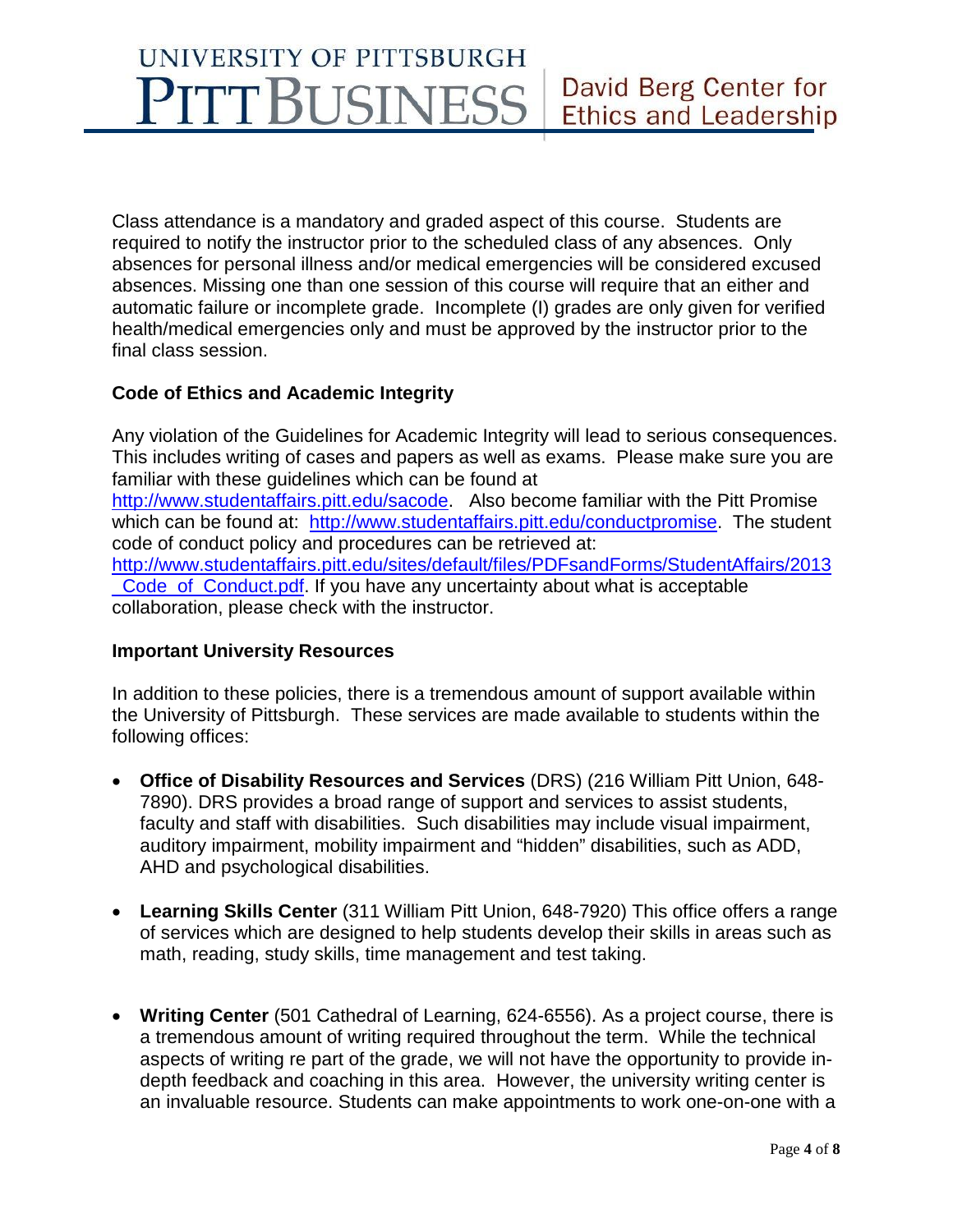person who will give patient assistance and valuable advice on a variety of writing concerns.

- **University Counseling Center** (334 William Pitt Union, 648-7930). The Center's staff is dedicated to assisting students in their pursuit of personal and academic growth, to helping students gain a better understanding and appreciation of themselves, and to supporting students as they make important decisions about their lives. They offer counseling in a range of different areas including stress management, conflict resolution, coping with anxiety, and sexual assault services. Both individual and group counseling is available with trained professionals who respect professional ethics of confidentiality.
- **Office of International Services** (7<sup>th</sup> Floor William Pitt Union) is the only office within the University of Pittsburgh that provides immigration-related services, and it does so for the over 4000 international visitors, students, faculty, researchers, and staff members who study, teach, conduct research, and support the many academic pursuits for which Pitt is best known. Our job in OIS is to make sure that immigration issues are handled smoothly, quickly and correctly. In other words, we try hard to lighten the burden of immigration so that international students, faculty, researchers and staff members can concentrate and put their main energy into their studies or work.
- **Student Health Service and Pharmacy** (Medical Arts Buildng, 5<sup>th</sup> Floor): The Mission of the Student Health Service is to provide high quality prevention, health education, and primary health care and pharmacy services to enhance student living and learning. The Student Health Service will serve as the primary advocate for the health of the University of Pittsburgh students, linking the critical role of college health and mission of higher education with national health priorities.
- **University Policy on Legal Services**: The Office of General Counsel (OCG) sets forth the circumstances under which faculty and staff should consult with OGC for legal advice. OGC should always be consulted when the University receives subpoenas, a notice of the filing of a lawsuit, or in any governmental investigation. Any contractual matters that do not involve a pre-approved contract form (such as the forms that are approved for use by the Office of Research or by Purchasing Department), or in which the other party is represented by counsel, should be reviewed and approved in advance by OGC. OGC should be consulted in advance of any involuntary termination of employment, and in student disciplinary matters where the sanction may involve suspension for one term or any more severe sanction. Departments should contact OGC in advance of any activity which presents legal issues or concerns. For more information: <http://www.ogc.pitt.edu/>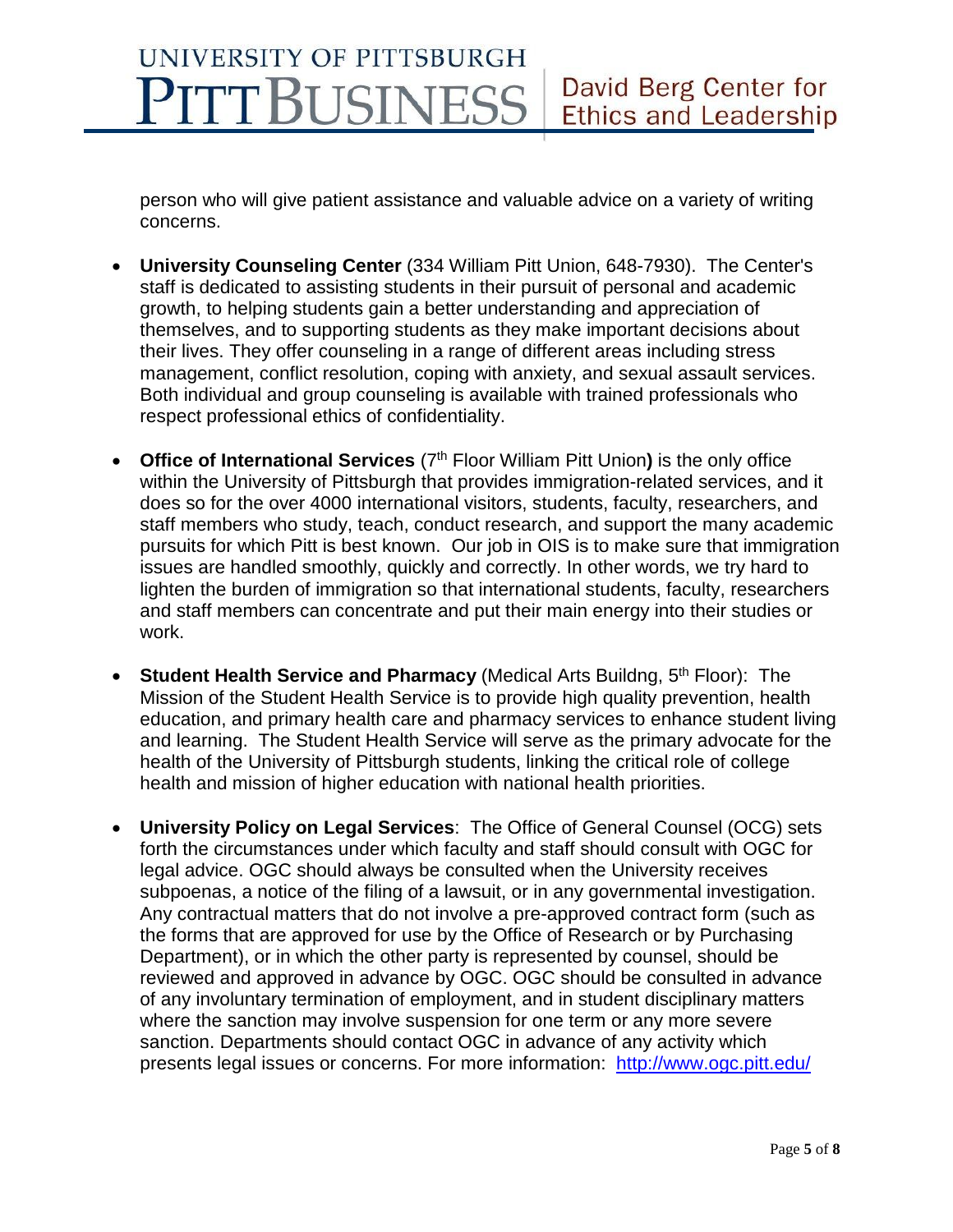## **BSEO 2401: COURSE SCHEDULE, READINGS AND ASSIGNMENTS**

#### **Week 1 (3/5 & 3/7): Making the Business Case for Ethics and CSR**

**Readings:** "Building a Business Case for Ethics"; "Business Ethics: A View from the Trenches"

**Cases:** "World Class Bull" *HBR* case study and "World Class Bull *HBR* commentary" **Assignments:** Prepare case study for 3/7 - *class discussion only*

#### **Week 2 (3/12 & 2/14): Spring Break –** *No Classes*

#### **Week 3 (3/19 & 3/21): Ethical Policies and Culture: Beyond Compliance**

**Readings:** "Managing for Organizational Integrity"; "Managing Ethics and Legal Compliance"

**Cases:** "Beyond Compliance: Workplace Safety as CSR" – *Berg Center Case Study* **Assignments:** Video case study – viewed in class on 3/21 – *class discussion only*

#### **Week 4 (3/26 & 3/28): Ethical Decision Making Approaches for Managers**

**Readings:** "; "Ethical Breakdowns"; "Ethics: A Basic Framework"

**Cases:** "*A Offer We Can Refuse*" *Berg Center case study*

**Assignments:** Submit 3-5 page case analysis for "An Offer We Can Refuse". **Due on or before 3/28** via courseweb only – *hard copies or email attachments not accepted*

#### **Week 5 (4/2 & 4/4): Ethics as Corporate Social Responsibility**

**Readings**: "Corporate Social Responsibility: Doing Well By Doing Good"; "The Role of Collaboration in Achieving Corporate Social Responsibility";

**Cases: "**Social Impact Investing at Vidimo Finance" – *Berg Center Case Study* **Assignments:** Prepare case study for 4/4 - *class discussion only*

#### **Week 7 (4/9 & 4/11): Measuring CSR and Its Impact**

**Readings:** "Role of Global Reporting Initiative and Social Screening Investing" and "GRI v3.1"

**Cases**: BNY Mellon CSR Report 2011 and GRI Checklist (available in course web) **Assignments:** Group Presentations on CSR Reporting Assignment (4/11)

#### **Week 6 (4/16 & 4/18): Global Perspectives on Ethics and CSR**

**Readings:** "Values in Tension: Ethics Away from Home"; "Avoiding Ethical Danger Zones"

**Cases**: "U.S. Steel in Slovakia: Corporate Social Responsibility Challenges" – *Berg Center Case Study*

**Assignments:** Prepare case for 4/18 - *class discussion only*

**Final Examination:** *TBD*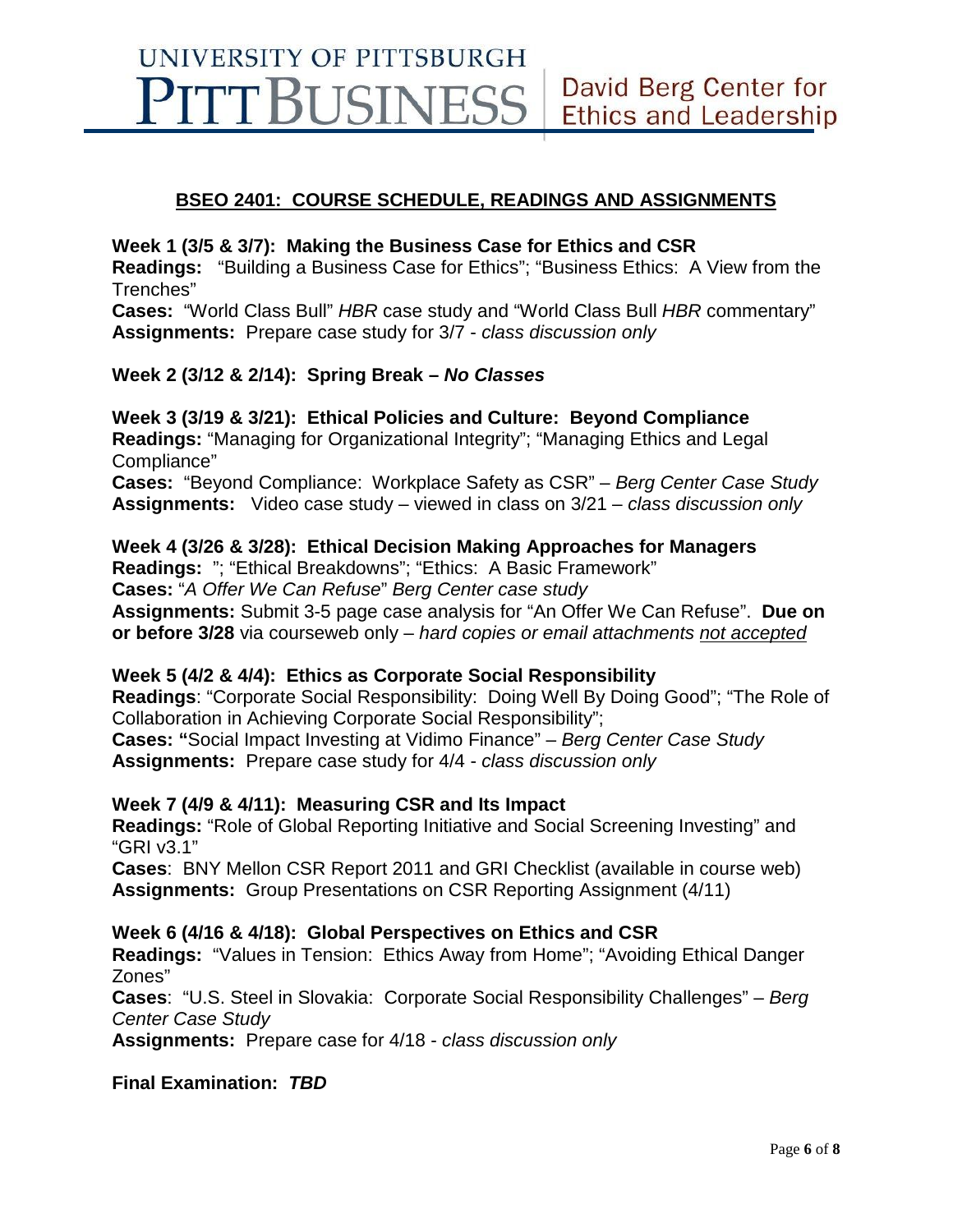# *Guidelines for Case Analysis and CSR Reporting Assignments*

Here are some things to think about as your prepare your individual case analyses for this course. Below are a few of the key points that should be covered in all case analyses:

- What is the central issue or critical dilemma facing this individual/organization?
- What key concepts or tool you have studied in this course help you to understand the situation facing this organization?
- What are your recommendations for addressing key issues you have identified that are facing the individual and/or organization in this situation?

Case analysis and team presentation will be evaluated by the following criteria:

## **1. Content (40%)**

- a. Use of course concepts that are clearly defined and explained
- b. Correct application of relevant course concepts to specific case details
- c. Action steps and/or recommendations that are specific and concrete

#### **2. Clarity (40%)**

- a. Consistency between the analysis and action steps/recommendations
- b. Focus on critical issues from an ethics/social responsibility perspective with a balance between "breath" and "depth" (focusing more on the latter)
- c. Good structure and logical flow of arguments and adequate technical dimensions of presentation (grammar, style, organization, transitions, etc.)

## **3. Creativity (20%)**

- a. Different or unique view of problem or analysis of case. Distinctive or innovative approach.
- b. Innovative or create format and/or delivery of information